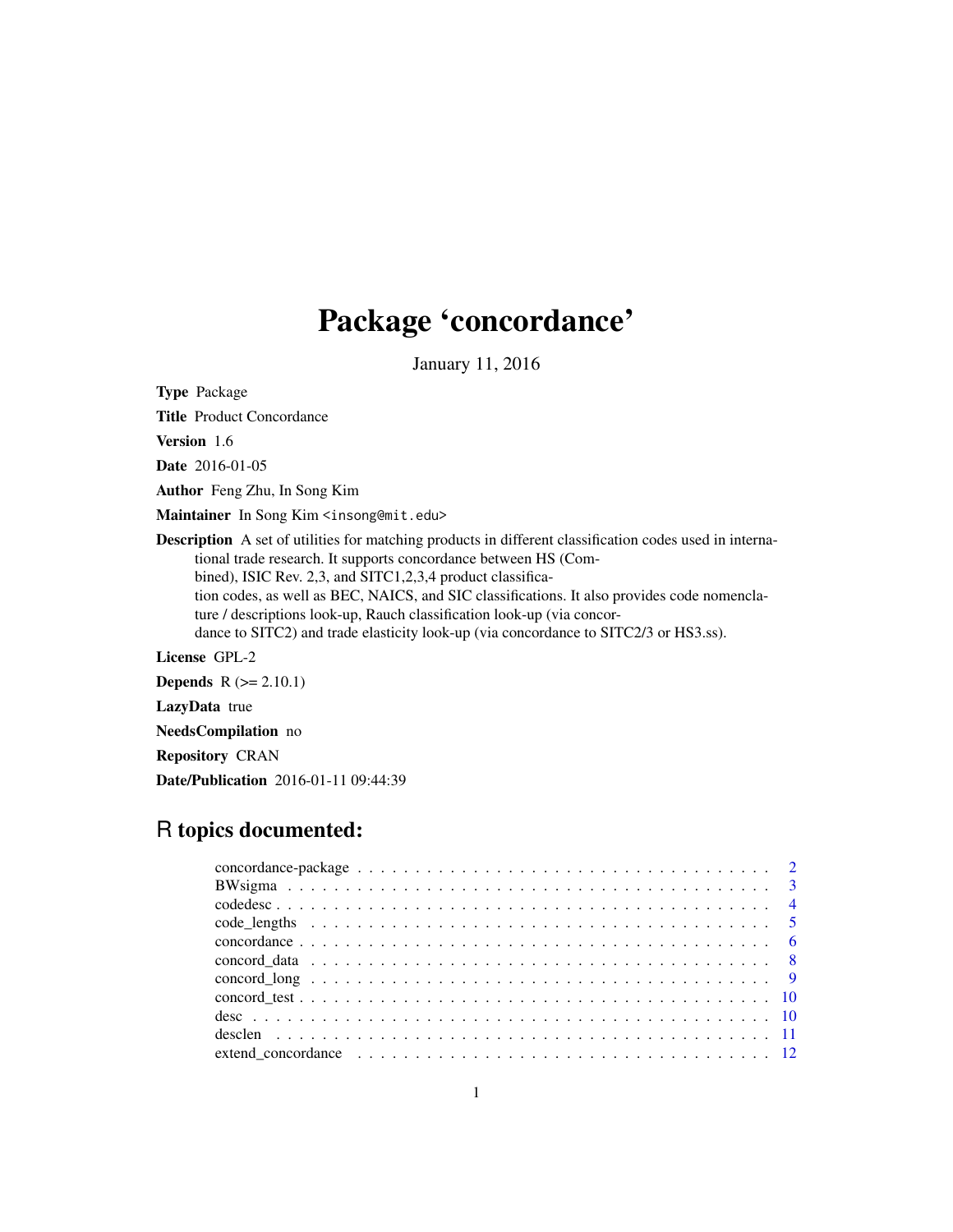<span id="page-1-0"></span>

| Index |  |
|-------|--|
|       |  |
|       |  |
|       |  |
|       |  |
|       |  |
|       |  |
|       |  |
|       |  |
|       |  |
|       |  |

concordance-package *Product Concordance*

# Description

Convert between HS0/1/2/3/4/Combined, ISIC Rev. 2/3, SITC1,2,3,4, NAICS, SIC, and BEC; also code nomenclature and trade elasticity look-up.

# Details

| concordance |
|-------------|
| Package     |
| 1.6         |
| 2015-11-02  |
| $GPL-2$     |
|             |

#### Author(s)

Feng Zhu <zhufeng@umich.edu>

#### References

Data consolidated from - World Integrated Trade Solution (WITS), World Bank (http://wits.worldbank.org/product\_concorda - UN Statistics Division (http://unstats.un.org/unsd/trade/conversions/HS - Schott and Pierce's site

(http://faculty.som.yale.edu/peterschott/sub\_international.htm) - Broda and Weinstein's site (http://www.columbia.edu/~dew3

See also - Justin R. Pierce and Peter K. Schott, "Concording U.S. Harmonized System Codes Over Time". - C. Broda and D. Weinstein, "Globalization and the Gains from Variety," Quarterly Journal of Economics Volume 121, Issue 2 - May 2006

# Examples

data(concord\_data, package="concordance")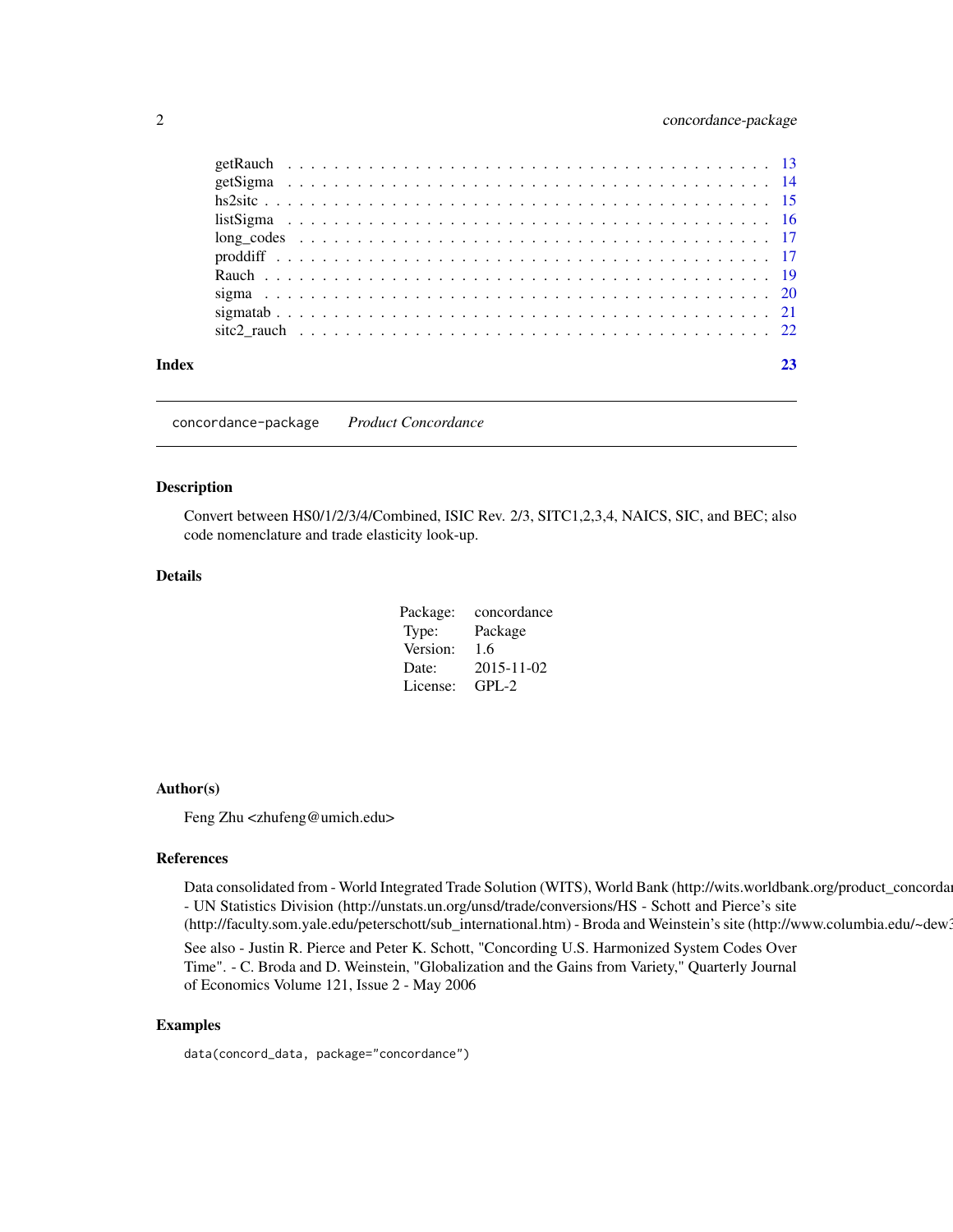#### <span id="page-2-0"></span>BWsigma 3

```
codes.of.origin <- concord_data$isic2 # Vector of values to be converted
concord(codes.of.origin, "isic2", "sitc4")
concord("00121", "sitc3", "hs")
## % Returns vector 10410
desc("8702", "hs")
## % Returns
## % [1] "Motor vehicles for the transport of ten or more persons, including the driver."
concord("8702", "hs", "sitc4")
## % [1] "78311" "78319"
desc("6522", "sitc1")
## % [1] "Cotton fabrics, woven, other than grey"
concord("6522", "sitc1", "hs")
## % [1] "580310" "580219" "580124" "580125" "580126" "580123" "580122" "580121" "520941"
## % [10] "520949" "520823" "520829" "520951" "520943" "520821" "520921" "520822" "520839"
## % [19] "520851" "520939" "520959" "520852" "520843" "520942" "520849" "520931" "520842"
## % [28] "520952" "520929" "520922" "520833" "520932" "520832" "520841" "520859" "520853"
## % [37] "581100" "520831" "521149" "521041" "521143" "521152" "521159" "521031" "521214"
## % [46] "521051" "521121" "521222" "521059" "521129" "521213" "521142" "521039" "521049"
## % [55] "521132" "521139" "521225" "521224" "521022" "521032" "521151" "521215" "521029"
## % [64] "521212" "521122" "521052" "521021" "521042" "521131" "521223" "521141"
proddiff("020", "hs", setting="lib")
## % Returns "rauch
## % n r w
## % 1 2 3"
proddiff("020", "hs", prop='w')
## % Returns "w
## % 0.5"
sigma("847", "HS")
# returns [1] 17.48601
sigma("847", "HS", "KOR")
# returns [1] 2.545708
listSigma(c("100","010"), "HS", "USA")
# Returns [[1]]
# [1] 2.6 2.3 4.2 1.4 9.6 11.6 2.1 7.1 3.9 1.8 15.9 5.7 1.6 2.7 5.7
# [16] 2.0 1.7 4.4 1.5 4.4 2.0 2.7 3.4
#
# [[2]]
# [1] 1.4
```
BWsigma *Table of trade elasticities*

#### Description

Trade elasticity look-up table, using HS codes only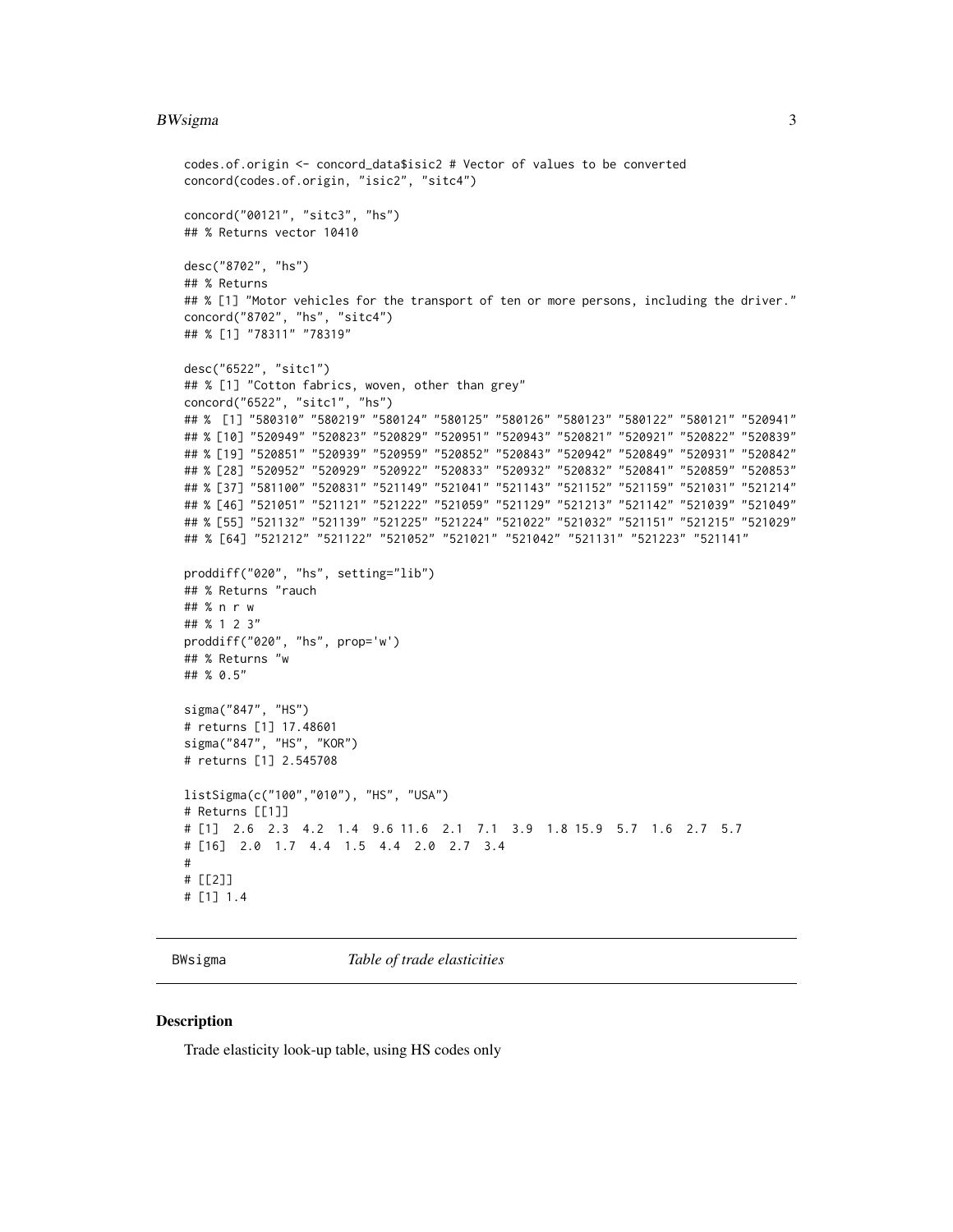#### <span id="page-3-0"></span>4 codedesc

#### Usage

data("BWsigma")

# Format

A data frame with 13972 observations on the following 4 variables.

- hs
- sigma
- hs4
- hs6

# Source

Data from Broda and Weinstein's site http://www.columbia.edu/~dew35/TradeElasticities/TradeElasticities.html See also C. Broda and D. Weinstein, "Globalization and the Gains from Variety," Quarterly Journal of Economics Volume 121, Issue 2 - May 2006

codedesc *Table of Product Classification Descriptions*

#### Description

Data table containing descriptions for HS, ISIC, SITC, NAICS and BEC codes. Does not currently contain SIC nomenclature.

# Usage

data("codedesc")

#### Format

A data frame with 7630 observations on the following 29 variables.

- RowNum
- SITC1
- SITC1.Desc
- SITC2
- SITC2.Desc
- SITC3
- SITC3.Desc
- SITC4
- SITC4.Desc
- HS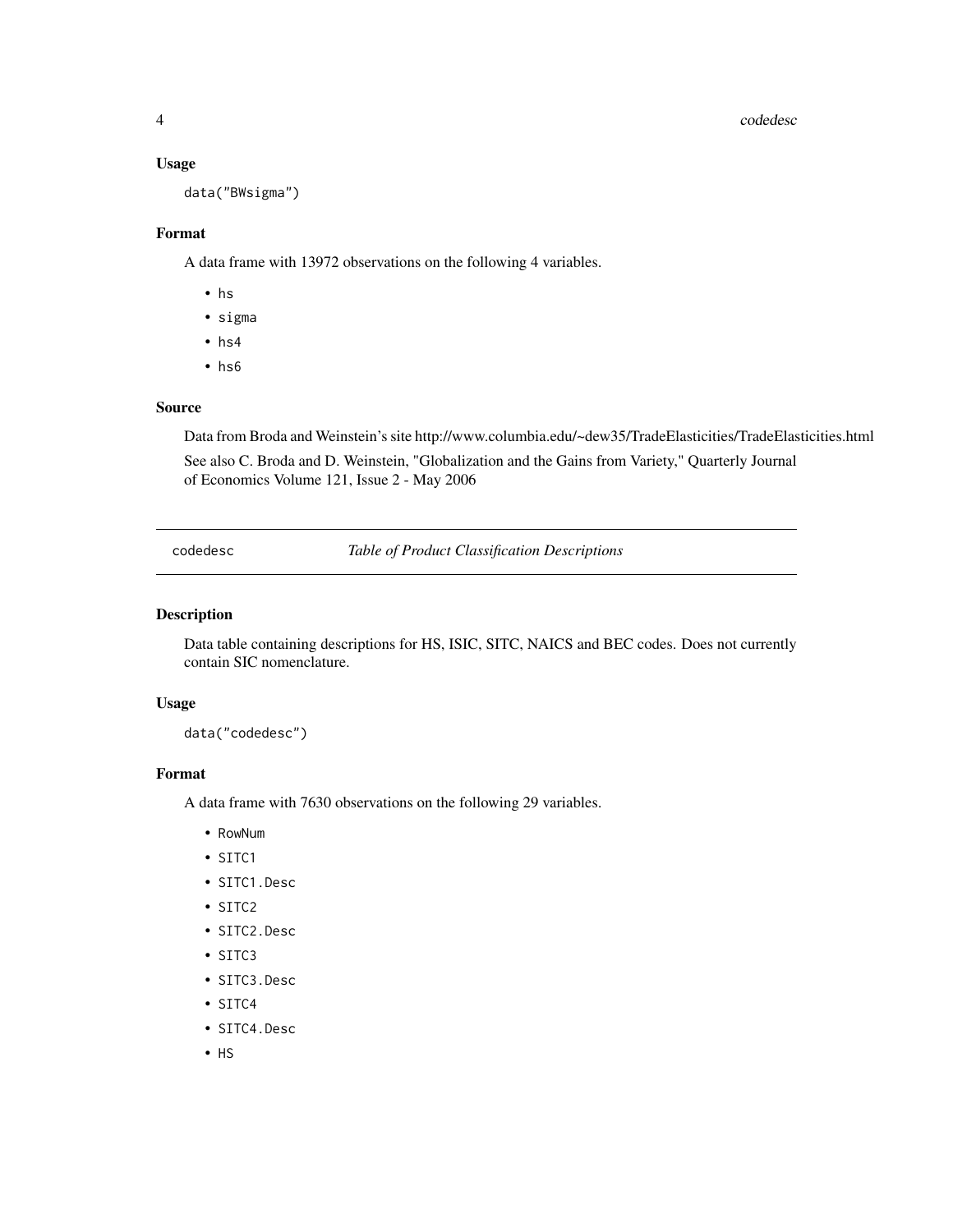# <span id="page-4-0"></span>code\_lengths 5

- HS.Desc
- HS0
- HS0.Desc
- HS1
- HS1.Desc
- $·$  HS2
- HS2.Desc
- HS3
- HS3.Desc
- $·$  HS4
- HS4.Desc
- ISIC2
- ISIC2.Desc
- ISIC3
- ISIC3.Desc
- BEC
- BEC.Desc
- NAICS
- NAICS.Desc

# Source

Data consolidated from - World Integrated Trade Solution (WITS), World Bank (http://wits.worldbank.org/)

# Examples

```
sitc3_descriptions <- codedesc$SITC3.Desc # Vector of descriptions for SITC3
hs_descriptions <- codedesc$HS.Desc # Vector of descriptions for HS
```
code\_lengths *Product code lengths*

# Description

Named list containing full length of various product classification schemes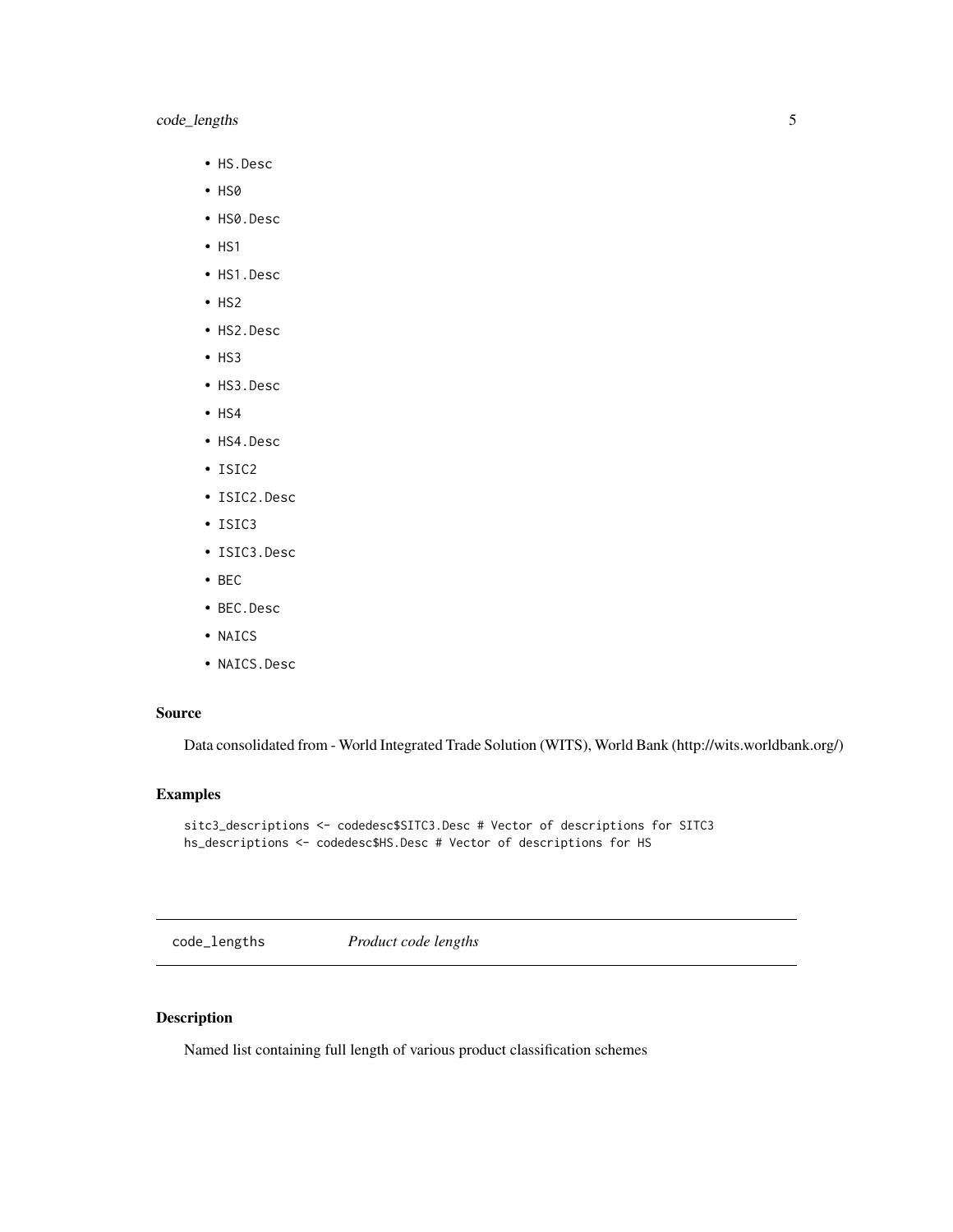# <span id="page-5-0"></span>6 concordance

# Format

A named list with 15 entries, one for each of

- HS
- HS0
- $·$  HS1
- HS2
- HS3
- $·$  HS4
- ISIC2
- ISIC3
- SITC1
- SITC2
- SITC3
- SITC4
- BEC
- NAICS
- SIC

### Source

Data consolidated from - World Integrated Trade Solution (WITS), World Bank (http://wits.worldbank.org/product\_concorda - UN Statistics Division (http://unstats.un.org/unsd/trade/conversions/HS - Schott and Pierce's site (http://faculty.som.yale.edu/peterschott/sub\_international.htm)

# References

See also Justin R. Pierce and Peter K. Schott, "Concording U.S. Harmonized System Codes Over Time".

concordance *concord*

# Description

Product Concordance

# Usage

concord(sourcevar, origin, destination)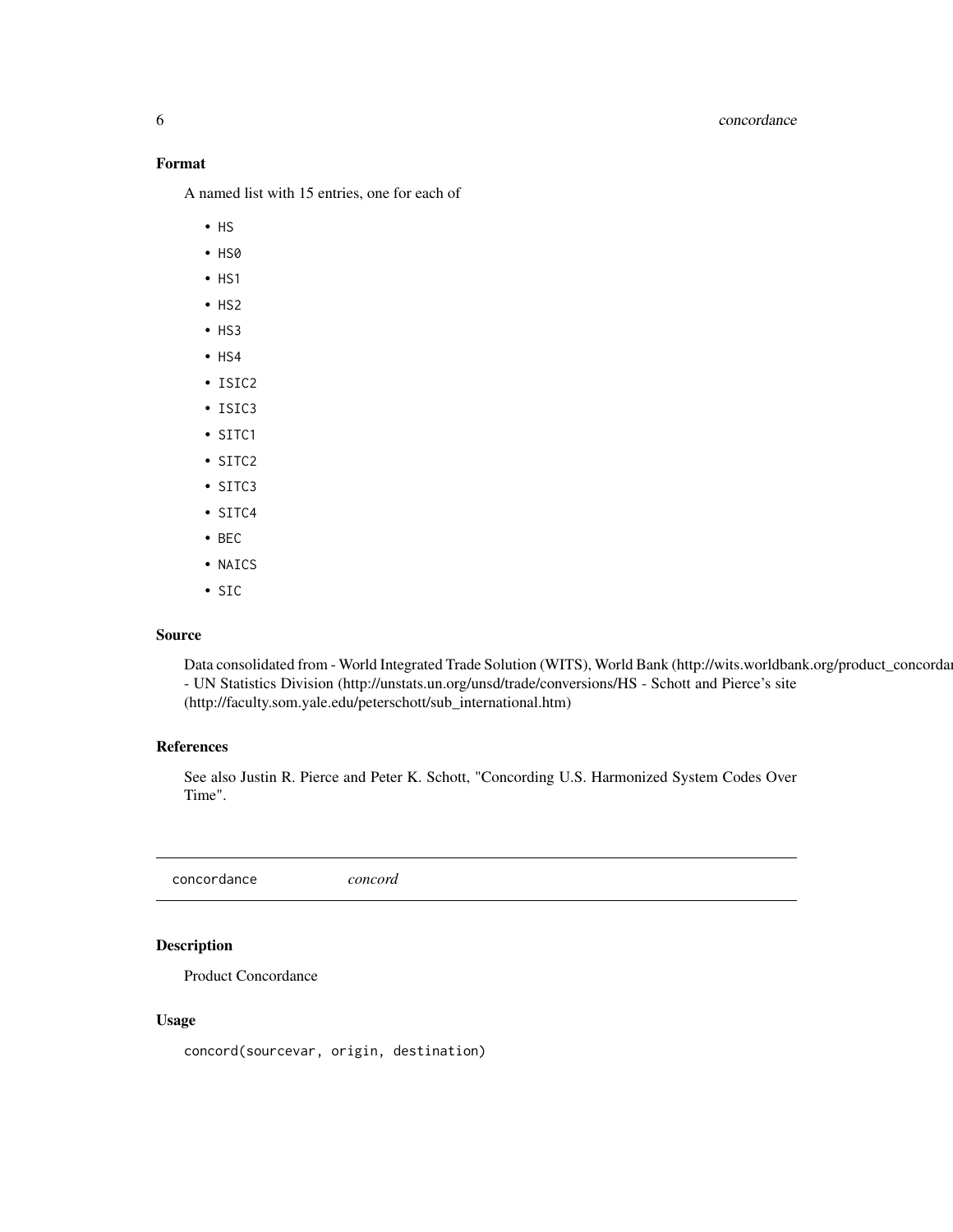#### concordance 7 and 2008 and 2008 and 2008 and 2008 and 2008 and 2008 and 2008 and 2008 and 2008 and 2008 and 2008 and 2008 and 2008 and 2008 and 2008 and 2008 and 2008 and 2008 and 2008 and 2008 and 2008 and 2008 and 2008 a

#### Arguments

| sourcevar   | Vector which contains the codes to be converted           |
|-------------|-----------------------------------------------------------|
| origin      | Coding scheme of origin (name enclosed in quotes "")      |
| destination | Coding scheme of destination (name enclosed in quotes "") |

# Details

Supports the following classifications: HS, HS0, HS1, HS2, HS3, HS4, ISIC2, ISIC3, SITC1, SITC2, SITC3, SITC4, BEC, NAICS and SIC.

The following strings can be used as arguments for origin or destination: "hs" (for HS Combined), "hs0" (1988/92), "hs1" (1996), "hs2" (2002), "hs3" (2007), "hs4" (2012), "isic2", "isic3", "sitc1", "sitc2", "sitc3", "sitc4", "bec", "naics", "sic"

Also performs concordance of truncated (shorter) or disaggregated (longer) codes.

#### Value

Returns list of concorded codes. Does not differentiate between codes corresponding to different codes in input vector.

### Note

Always include leading zeroes in codes (e.g. use HS code 010110 instead of 10110)— results may be buggy otherwise.

Current full-code lengths in use are 6-digit for HS and NAICS, 4-digit for ISIC and SIC, 5-digit for SITC, 3-digit for BEC.

#### Author(s)

Feng Zhu

# Examples

```
## data(concord_data, package="concordance")
codes.of.origin <- concord_data$isic2 # Vector of values to be converted
concord(codes.of.origin, "isic2", "sitc4")
concord("00121", "sitc3", "hs")
```

```
## % Returns vector 10410
```

```
concord(c("00121","00151"), "sitc3", "hs")
## % Returns vector 10410 10110 10111 10119
## % This list currently incomplete: WITS does not seem to have complete n-to-n data
```

```
concord("0012", "sitc3", "sitc3")
## % Returns vector 121 122 124
## % i.e. 00121, 00122, 00124 are all the SITC3 codes in the database starting with 0012
```
concord("0012", "sitc3", "hs") ## % Returns vector 10410 10420 20500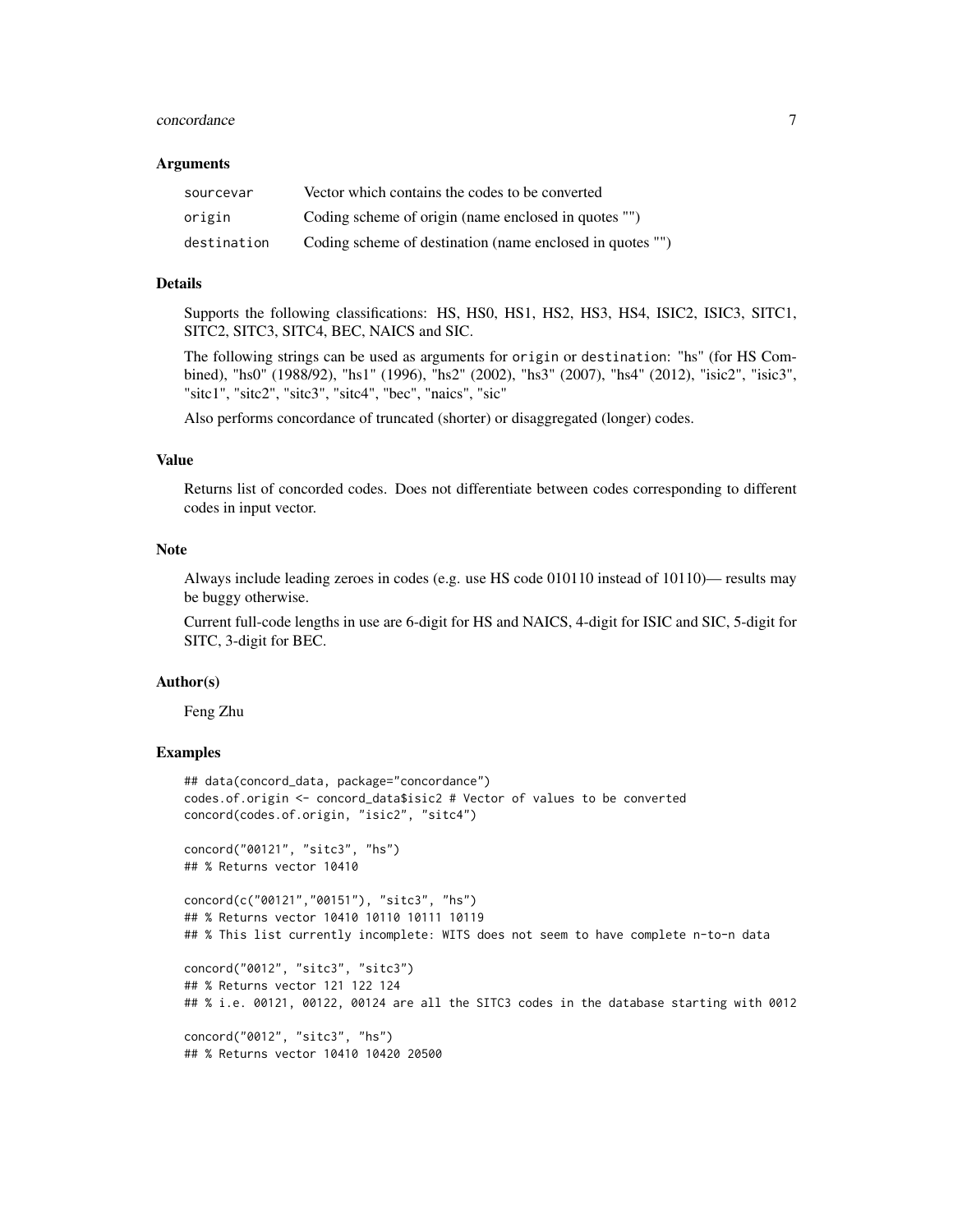```
## % These are all the HS codes corresponding to any of the SITC3 codes starting with 0012
concord(c("030310", "030322", "030329"), "hs0", "isic2")
## % Returns vector 1310
## % These HS1988/92 codes correspond to Frozen Pacific salmon, Frozen Atlantic and Danube salmon,
## % and Frozen salmonidae (excl. Pacific, Atlantic, Danube salmon) resp.
## % The returned ISIC2 code corresponds to Ocean and coastal fishing
concord(c("30310", "30322", "30329"), "hs0", "isic3")
## % Returns vector 1512
## % The returned ISIC3 code corresponds to Processing and preserving of fish and fish products
concord("1512", "isic3", "isic2")
## % Returns vector 1301 3114
## % ISIC code 3114 corresponds to Canning, preserving and processing of fish, crustaces
## % and similar foods
concord('0111','ISIC3','BEC')
## % Returns [1] "111" "021" "112"
```
concord\_data *Product Concordance Table*

#### Description

Data table containing concordance table for HS, ISIC, SITC, and BEC classifications. Pivots on HS (Combined).

#### Usage

```
data("concord_data")
```
# Format

A data frame with 8024 observations on the following 13 variables.

- HS
- HS0
- HS1
- HS2
- HS3
- $·$  HS4
- ISIC2
- ISIC3
- SITC1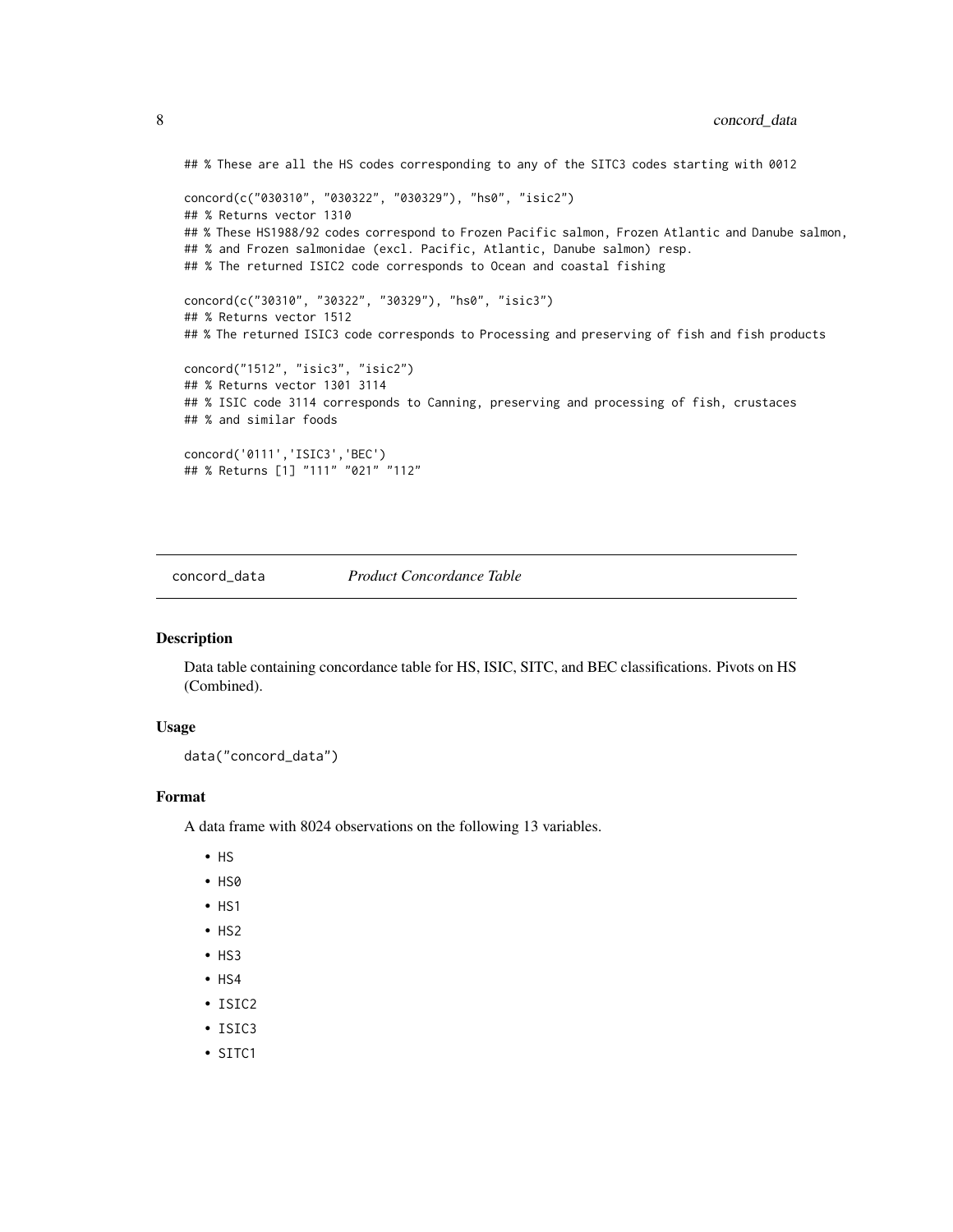# <span id="page-8-0"></span>concord\_long 9

- SITC2
- SITC3
- SITC4
- BEC

#### Source

Data consolidated from - World Integrated Trade Solution (WITS), World Bank (http://wits.worldbank.org/product\_concorda - UN Statistics Division (http://unstats.un.org/unsd/trade/conversions/HS - Schott and Pierce's site (http://faculty.som.yale.edu/peterschott/sub\_international.htm)

#### References

See also Justin R. Pierce and Peter K. Schott, "Concording U.S. Harmonized System Codes Over Time".

concord\_long *HS-NAICS-SIC Concordance Table*

#### Description

Data table containing concordance table for HS, NAICS, and SIC classifications. Pivots on HS (Combined).

#### Format

A data frame with 54412 observations on the following 3 variables.

- HS
- SIC
- NAICS

#### Source

Data consolidated from - World Integrated Trade Solution (WITS), World Bank (http://wits.worldbank.org/product\_concorda - UN Statistics Division (http://unstats.un.org/unsd/trade/conversions/HS - Schott and Pierce's site (http://faculty.som.yale.edu/peterschott/sub\_international.htm)

#### References

See also Justin R. Pierce and Peter K. Schott, "Concording U.S. Harmonized System Codes Over Time".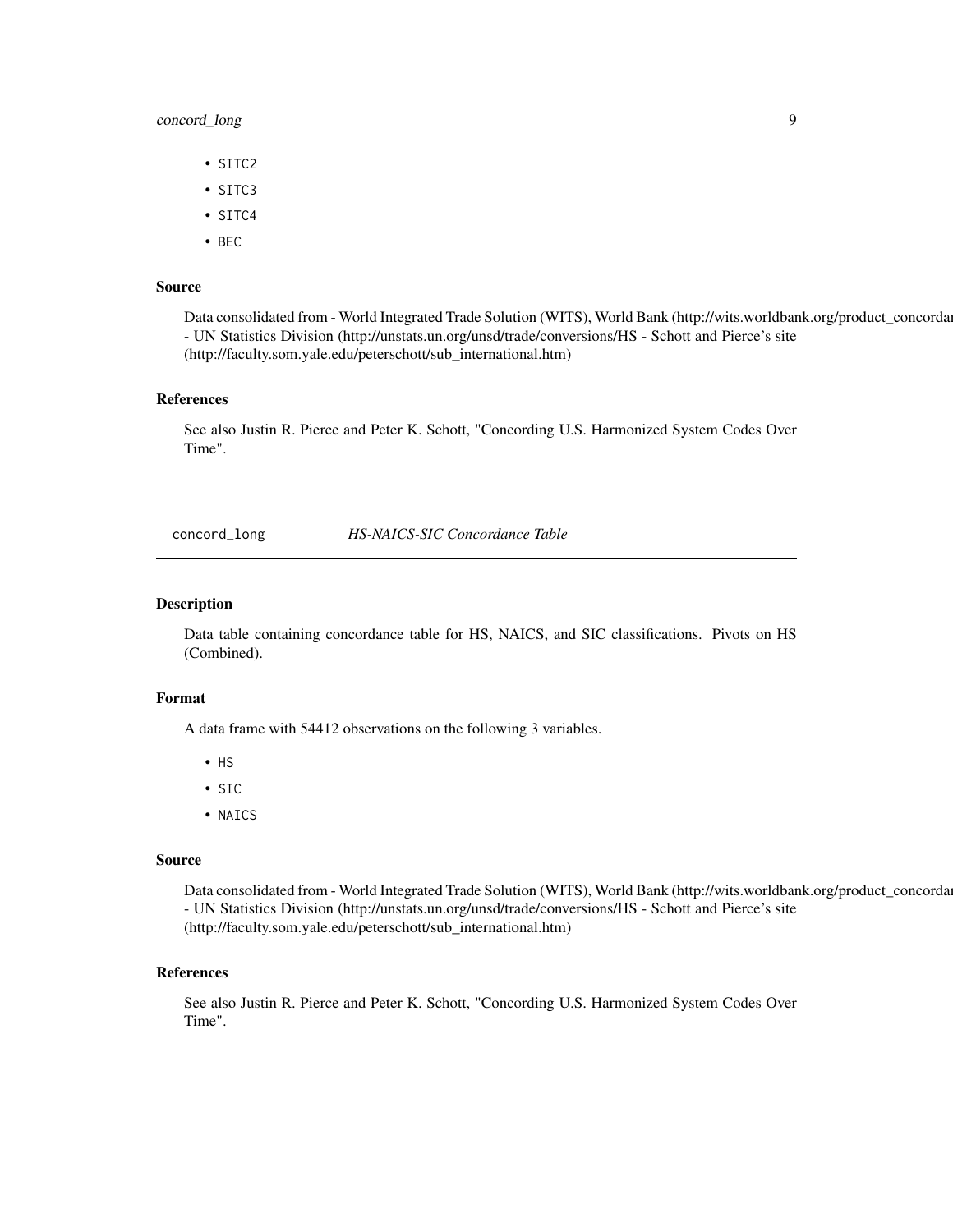<span id="page-9-0"></span>concord\_test *concord\_test*

#### Description

Package testing scripts

#### Usage

concord\_test()

# Note

Should pass. Kindly report any error messages to the package author / maintainer.

#### Author(s)

Feng Zhu

desc *desc*

# Description

Product classification description

# Usage

desc(sourcevar, origin)

# Arguments

| sourcevar | Vector which contains the codes to be described      |
|-----------|------------------------------------------------------|
| origin    | Coding scheme of origin (name enclosed in quotes "") |

#### Details

Supports the following classifications: HS, HS0, HS1, HS2, HS3, HS4, ISIC2, ISIC3, SITC1, SITC2, SITC3, SITC4, BEC, NAICS.

The following strings can be used as arguments for origin or destination: "hs" (for HS Combined), "hs0" (1988/92), "hs1" (1996), "hs2" (2002), "hs3" (2007), "hs4" (2012), "isic2", "isic3", "sitc1", "sitc2", "sitc3", "sitc4", "bec", "naics".

Also accepts truncated (shorter) or disaggregated (longer) codes.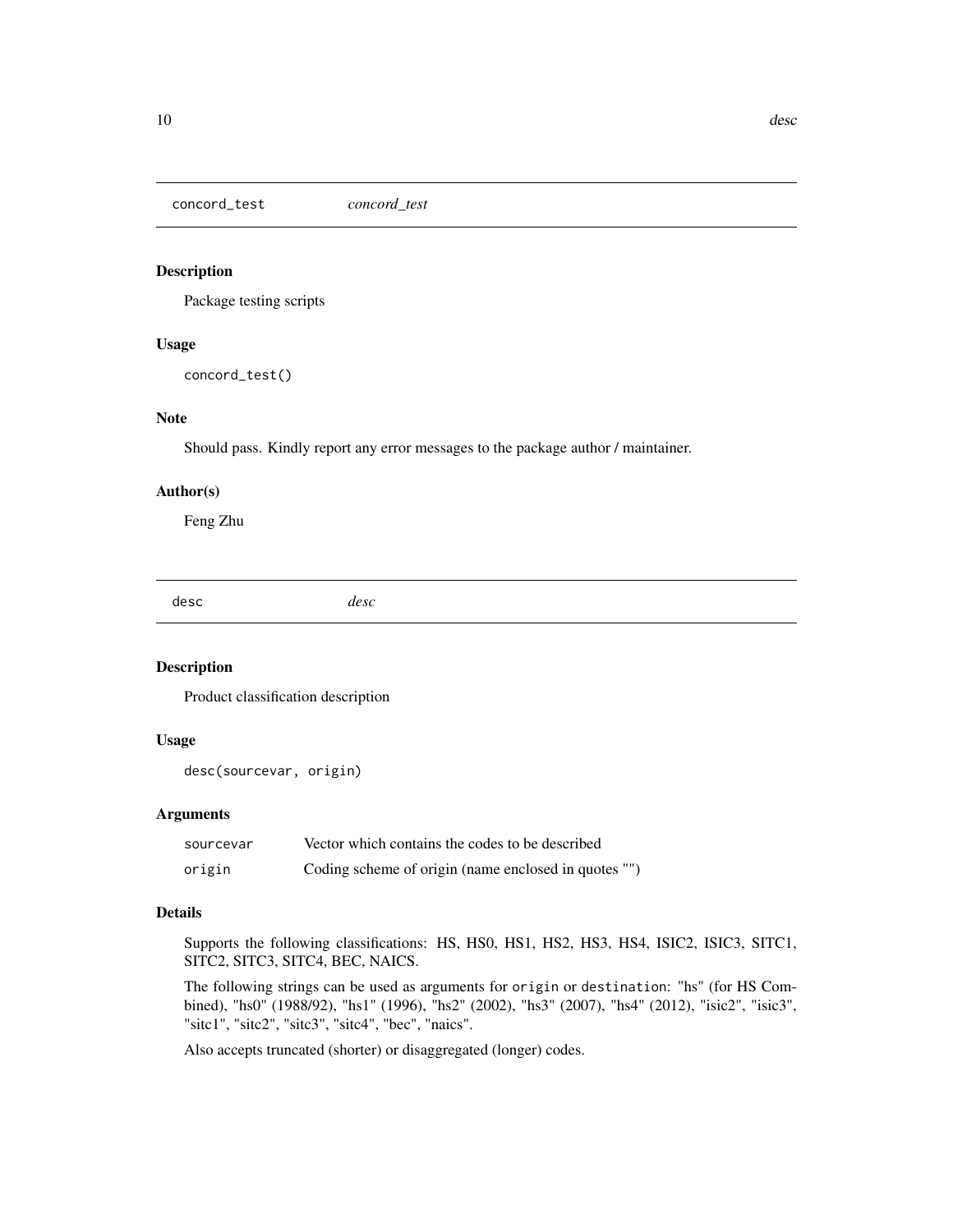#### <span id="page-10-0"></span>desclen and the set of the set of the set of the set of the set of the set of the set of the set of the set of the set of the set of the set of the set of the set of the set of the set of the set of the set of the set of t

# Value

Returns list of code nomenclatures. Does not differentiate between codes corresponding to different codes in input vector.

#### Note

Always include leading zeroes in codes (e.g. use HS code 010110 instead of 10110)— results may be buggy otherwise.

Current full-code lengths in use are 6-digit for HS, 4-digit for ISIC, and 5-digit for ISIC.

#### Author(s)

Feng Zhu

# Examples

```
codes.of.origin <- codedesc$sitc3 # Vector of values to be converted
desc(codes.of.origin, "sitc3")
```
desc("00121", "sitc3") ## % Returns vector "Meat sheep/goat fr/ch/fz"

```
desc("0012", "sitc3")
## % Returns vector of length 6:
## % "Meat sheep/goat fr/ch/fz" "Pork fresh/chilled/frozn" "Poultry fresh/chld/frozn"
## % "Meat,equine,frsh/chl/frz" "Edible offal,frs/chl/frz" "Meat/offal nes,fr/ch/frz"
## % these are descriptions for all the codes starting with 0012
```
desclen *Product code lengths*

#### Description

Matrix containing code lengths to use for nomenclatures of various product classification schemes

#### Format

A 14 by 6 matrix, with columns indexed by lengths (1 through 6) and rows named

- HS
- HS0
- $·$  HS1
- $·$  HS2
- HS3
- $·$  HS4
- ISIC2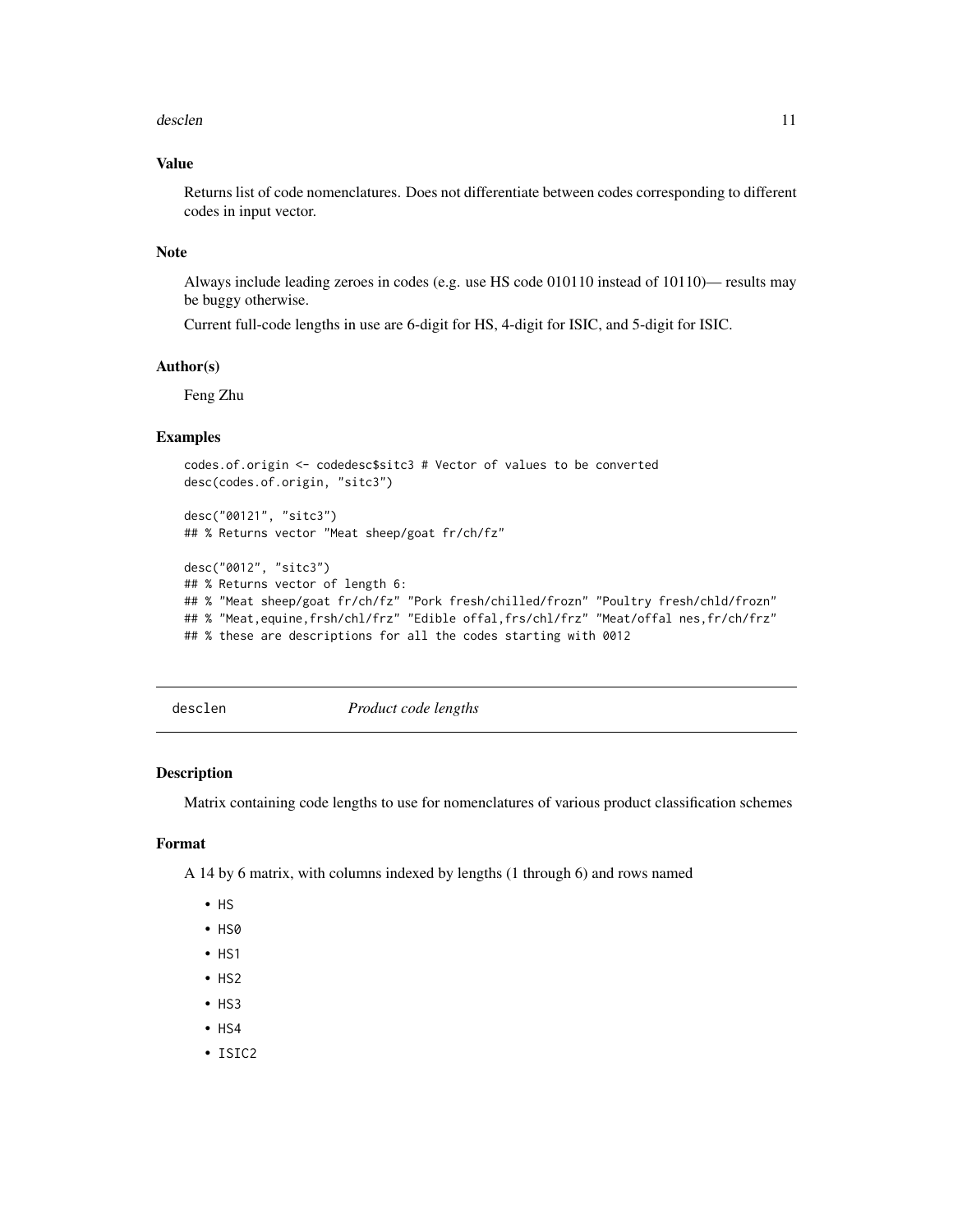# <span id="page-11-0"></span>12 extend\_concordance

- ISIC3
- SITC1
- SITC2
- SITC3
- SITC4
- BEC
- NAICS

# Source

Data consolidated from - World Integrated Trade Solution (WITS), World Bank (http://wits.worldbank.org/product\_concorda - UN Statistics Division (http://unstats.un.org/unsd/trade/conversions/HS - Schott and Pierce's site (http://faculty.som.yale.edu/peterschott/sub\_international.htm)

#### References

See also Justin R. Pierce and Peter K. Schott, "Concording U.S. Harmonized System Codes Over Time".

extend\_concordance *extend\_concord*

#### Description

Product Concordance (for NAICS and SIC)

#### Usage

extend\_concord(sourcevar, origin, destination)

# Arguments

| sourcevar   | Vector which contains the codes to be converted           |
|-------------|-----------------------------------------------------------|
| origin      | Coding scheme of origin (name enclosed in quotes "")      |
| destination | Coding scheme of destination (name enclosed in quotes "") |

# Details

Should not be called directly.

Used by concord() function to perform concordance to and/or from NAICS and SIC (via HS.) The following strings can be used as arguments for origin or destination: "hs" (for HS Combined), "hs0" (1988/92), "hs1" (1996), "hs2" (2002), "hs3" (2007), "hs4" (2012), "isic2", "isic3", "sitc1", "sitc2", "sitc3", "sitc4", "sic", "naics", and "bec".

Also performs concordance of truncated (shorter) or disaggregated (longer) codes.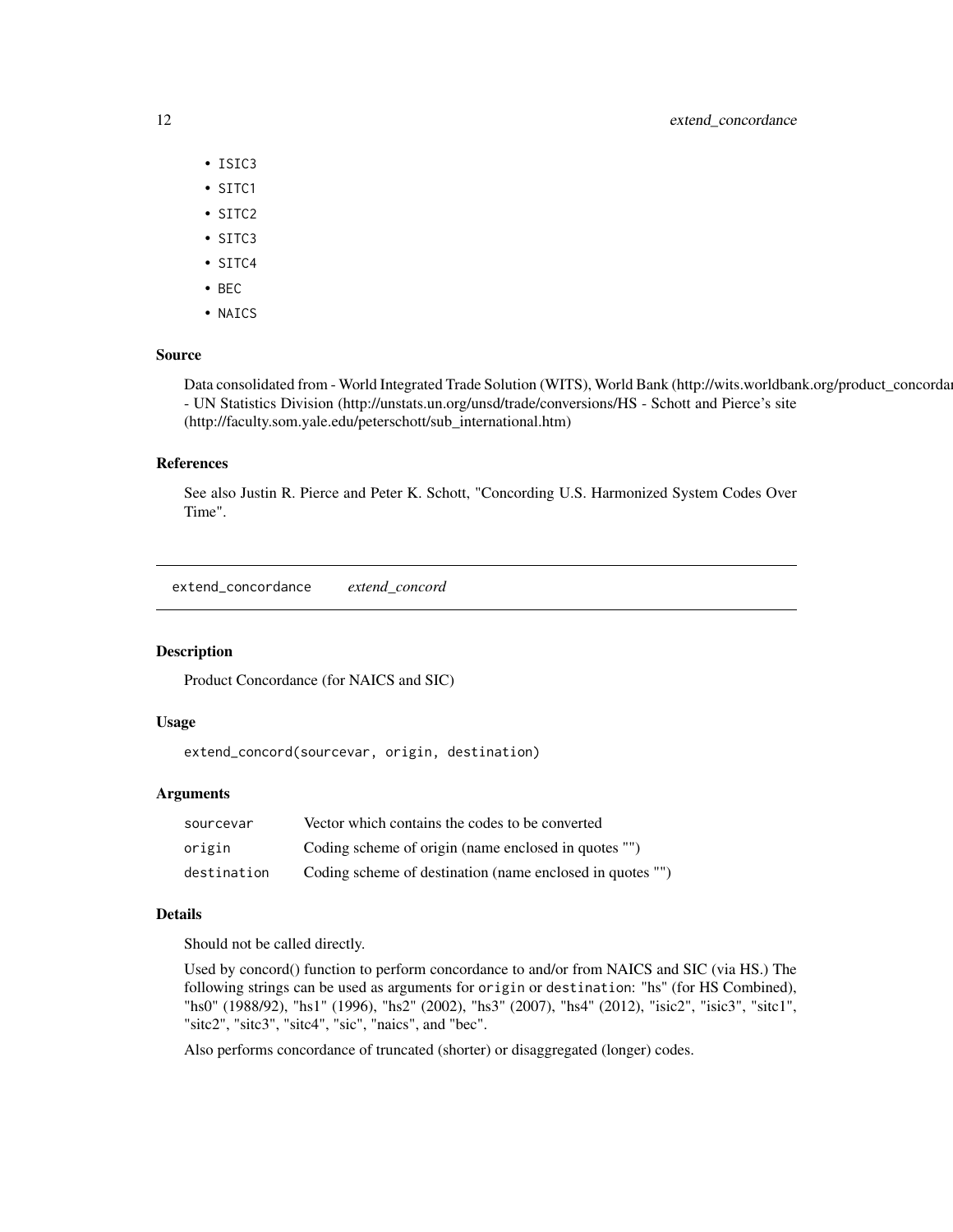#### <span id="page-12-0"></span>getRauch  $13$

# Value

Returns list of concorded codes. Does not differentiate between codes corresponding to different codes in input vector.

# Author(s)

Feng Zhu

#### Examples

```
extend_concord('0272','SIC','NAICS')
## % Returns vector 112920
```
getRauch *getRauch*

# Description

getRauch is used to return a measure of product differentiation for a given product.

#### Usage

```
getRauch(sourcevar, origin, setting="CON", verbose=FALSE)
```
# Arguments

| sourcevar | Vector which contains the codes to be converted                                        |
|-----------|----------------------------------------------------------------------------------------|
| origin    | Coding scheme of origin (should be either "naics" or "hs")                             |
| setting   | For Rauch classification: choose "CON" (conservative, default) or "LIB" (lib-<br>eral) |
| verbose   | For print out warning messages                                                         |

# Details

Rauch classifies each SITC Rev. 2 industry according to three possible types: differentiated products ('n'), reference priced ('r'), and homogeneous goods traded on an organized exchange ('w').

Supports the following classifications: HS, NAICS

The following strings can be used as arguments for origin: "hs" (for HS Combined), "naics". setting may be set to 'CON' (conservative, the default setting) or 'LIB' (liberal.)

#### Value

Concords given input to list of SITC2 codes, then uses this as input to concord to a Rauch product differentiation index.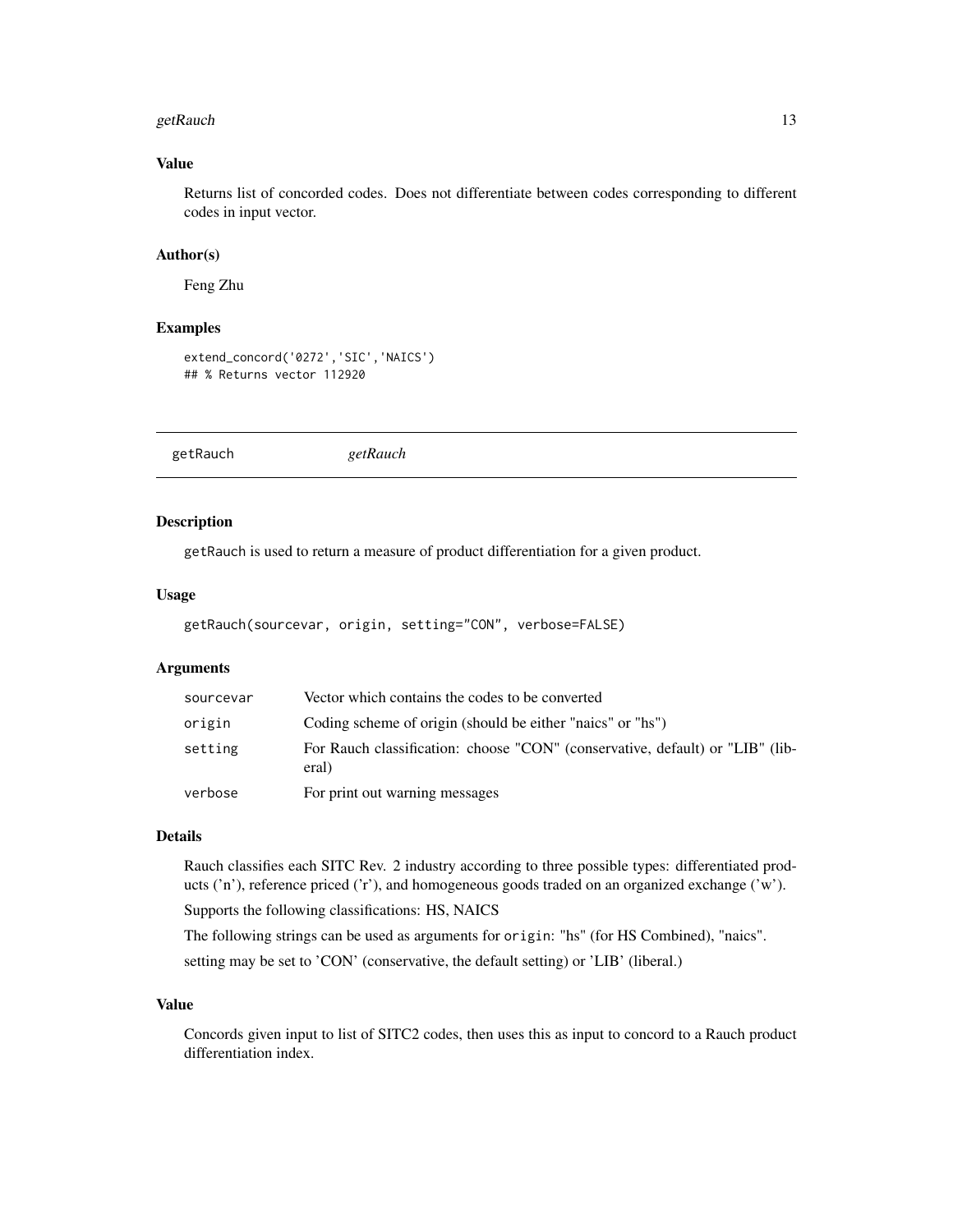# <span id="page-13-0"></span>Note

Always include leading zeroes in codes (e.g. use HS code 010110 instead of 10110)— results may be buggy otherwise.

Current full-code lengths in use are 6-digit for HS, and 6-digit for NAICS.

# Author(s)

Feng Zhu, Princeton University, <zucxjo@gmail.com> and In Song Kim, MIT, <insong@mit.edu>

# References

Rauch, James E. "Networks versus markets in international trade." Journal of international Economics 48.1 (1999): 7-35.

# Examples

getRauch("020", "hs") getRauch("32411", "naics") getRauch("020", "hs", setting="LIB")

| getSigma | getSigma |
|----------|----------|
|          |          |

# Description

getSigma is used to return trade elasticities (import demand elasticities) for a given product.

# Usage

```
getSigma(sourcevar, origin, continuous=TRUE, verbose=FALSE)
```
# Arguments

| sourcevar  | Codes to be converted                                                                                                                                                                                                  |
|------------|------------------------------------------------------------------------------------------------------------------------------------------------------------------------------------------------------------------------|
| origin     | Coding scheme of origin (name enclosed in quotes "")                                                                                                                                                                   |
| continuous | Logical. If 'TRUE', returns a numeric value. If 'FALSE', returns one of 'low',<br>'medium', 'high', where 'low' is less than 33th percentile (differentiated), and<br>'high' is above 66th percentile (substitutable). |
| verbose    | If 'TRUE', displays verbose messages for debugging purposes                                                                                                                                                            |

# Details

Supports the following classifications: HS, NAICS

The following strings can be used as arguments for origin: "hs" (for HS Combined), "naics".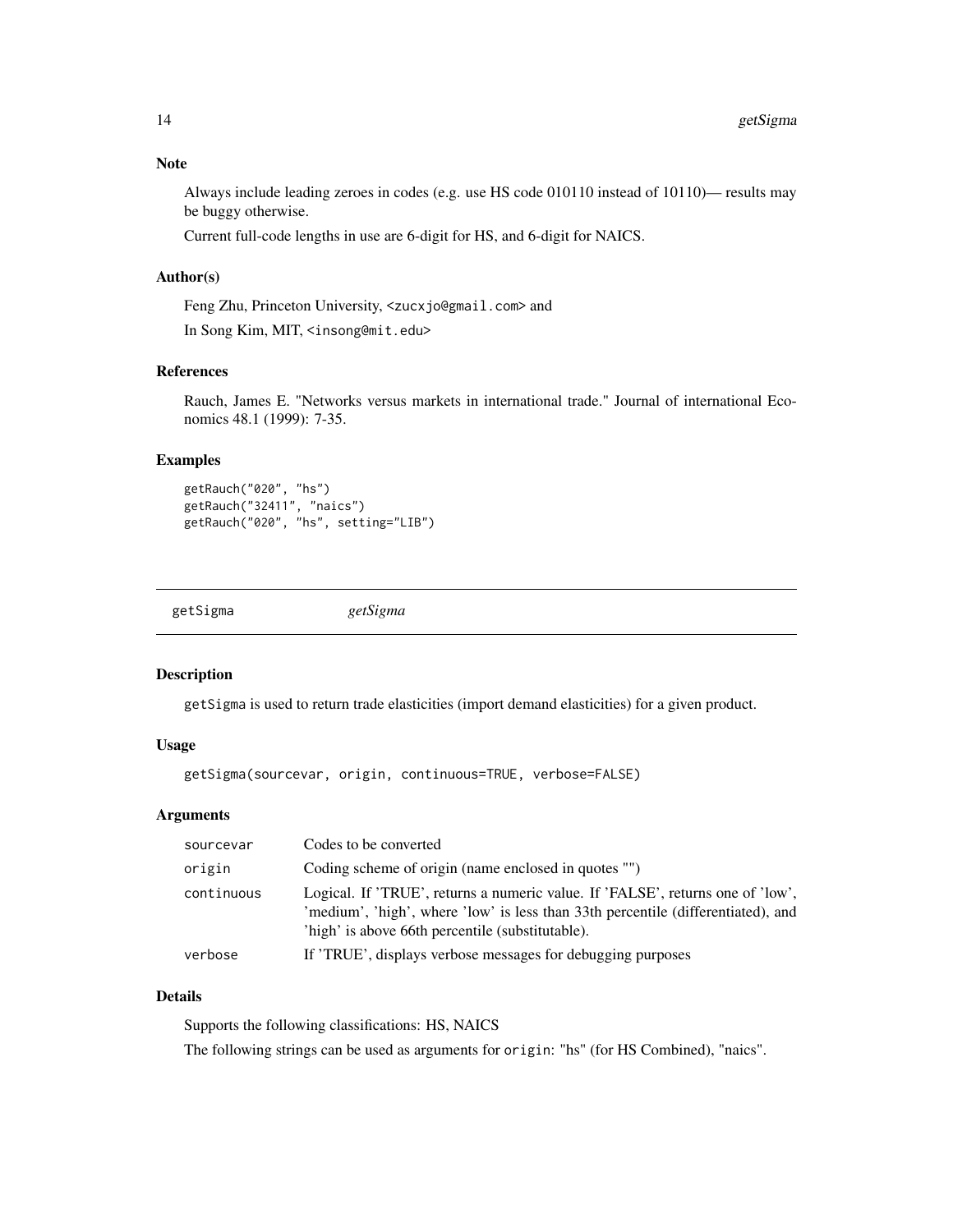#### <span id="page-14-0"></span>hs2sitc 15

# Note

Always include leading zeroes in codes (e.g. use HS code 010110 instead of 10110)— results may be buggy otherwise.

#### Author(s)

Feng Zhu, Princeton University, <zucxjo@gmail.com> and

In Song Kim, MIT, <insong@mit.edu>

# References

C. Broda and D. Weinstein, "Globalization and the Gains from Variety," Quarterly Journal of Economics Volume 121, Issue 2 - May 2006

#### Examples

```
getSigma("1111", "naics")
```
hs2sitc *HS-SITC2 conversion table*

#### Description

Quick conversion table used in elasticity look-up functions.

#### Usage

data("rauch")

# Format

A data frame with 11542 observations on the following 2 variables.

- hs
- sitc2

#### Source

Data from Jon Haveman's International Trade Data page: http://www.macalester.edu/research/economics/PAGE/HAVEMAN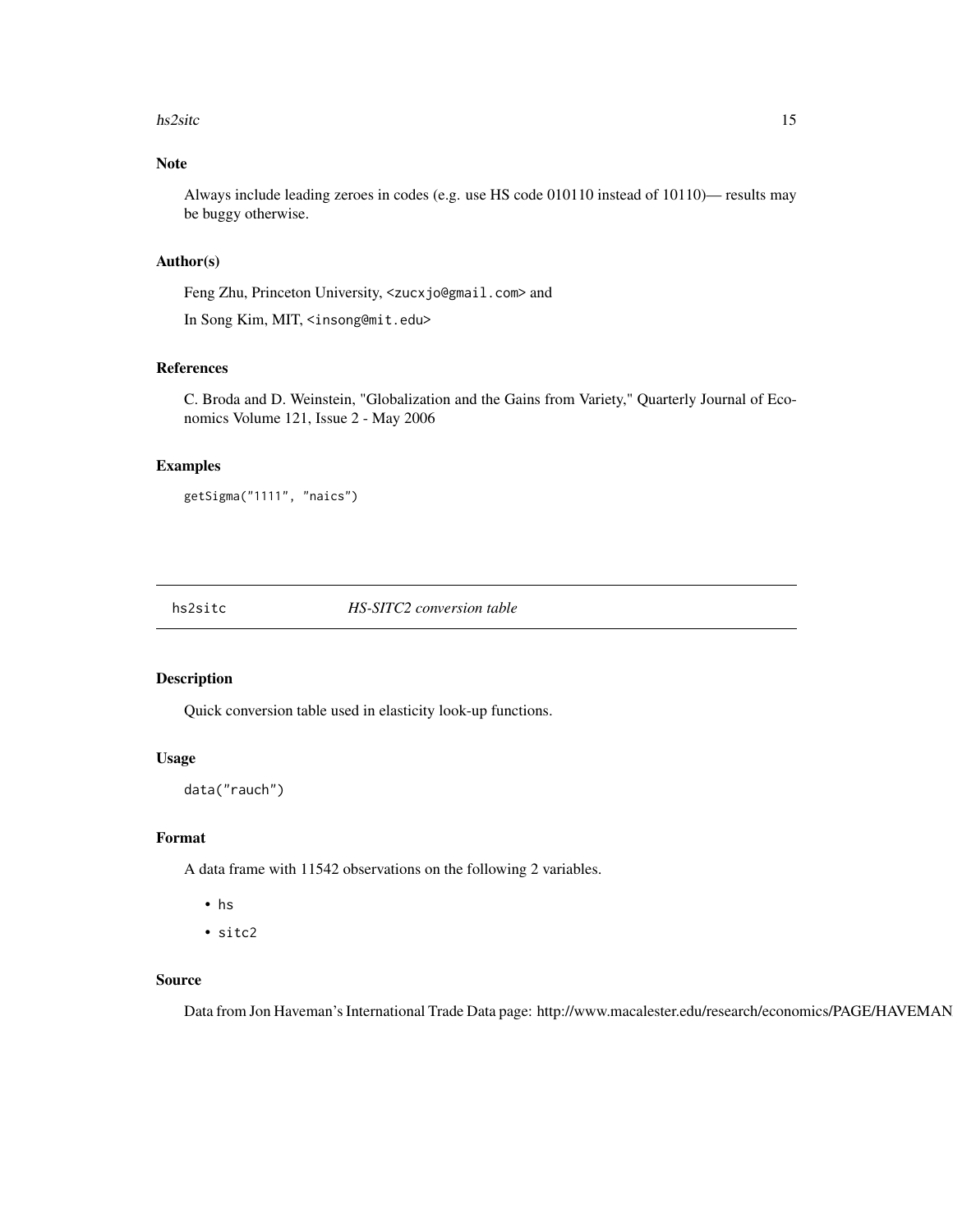<span id="page-15-0"></span>listSigma *listSigma*

#### Description

listSigma is used to return trade elasticities (import demand elasticities) for a list of product, separating elasticities for each product in the list.

#### Usage

```
listSigma(sourcevar, origin, country="USA", use_SITC=FALSE)
```
# Arguments

| sourcevar | Vector which contains the codes to be converted                                                       |
|-----------|-------------------------------------------------------------------------------------------------------|
| origin    | Coding scheme of origin (name enclosed in quotes "")                                                  |
| country   | Country for which to return import demand elasticity (default=USA)                                    |
| use SITC  | Set to TRUE if you wish to look up elasticities via SITC instead of HS. Only<br>available for the US. |

# Details

Works by calling sigma using lapply.

For further documentation re: input parameters see documentation for sigma.

#### Value

Concords given list of codes to list of SITC3 codes (for the US) or 3-digit HS3 codes (for other countries), then uses this as input to concord to import demand elasticities. Unlike sigma, differentiates between codes corresponding to different codes in input vector.

#### **Note**

Always include leading zeroes in codes (e.g. use HS code 010110 instead of 10110)— results may be buggy otherwise.

Current full-code lengths in use are 6-digit for HS, 4-digit for ISIC, and 5-digit for SITC.

#### Author(s)

Feng Zhu, Princeton University, <zucxjo@gmail.com> and In Song Kim, MIT, <insong@mit.edu>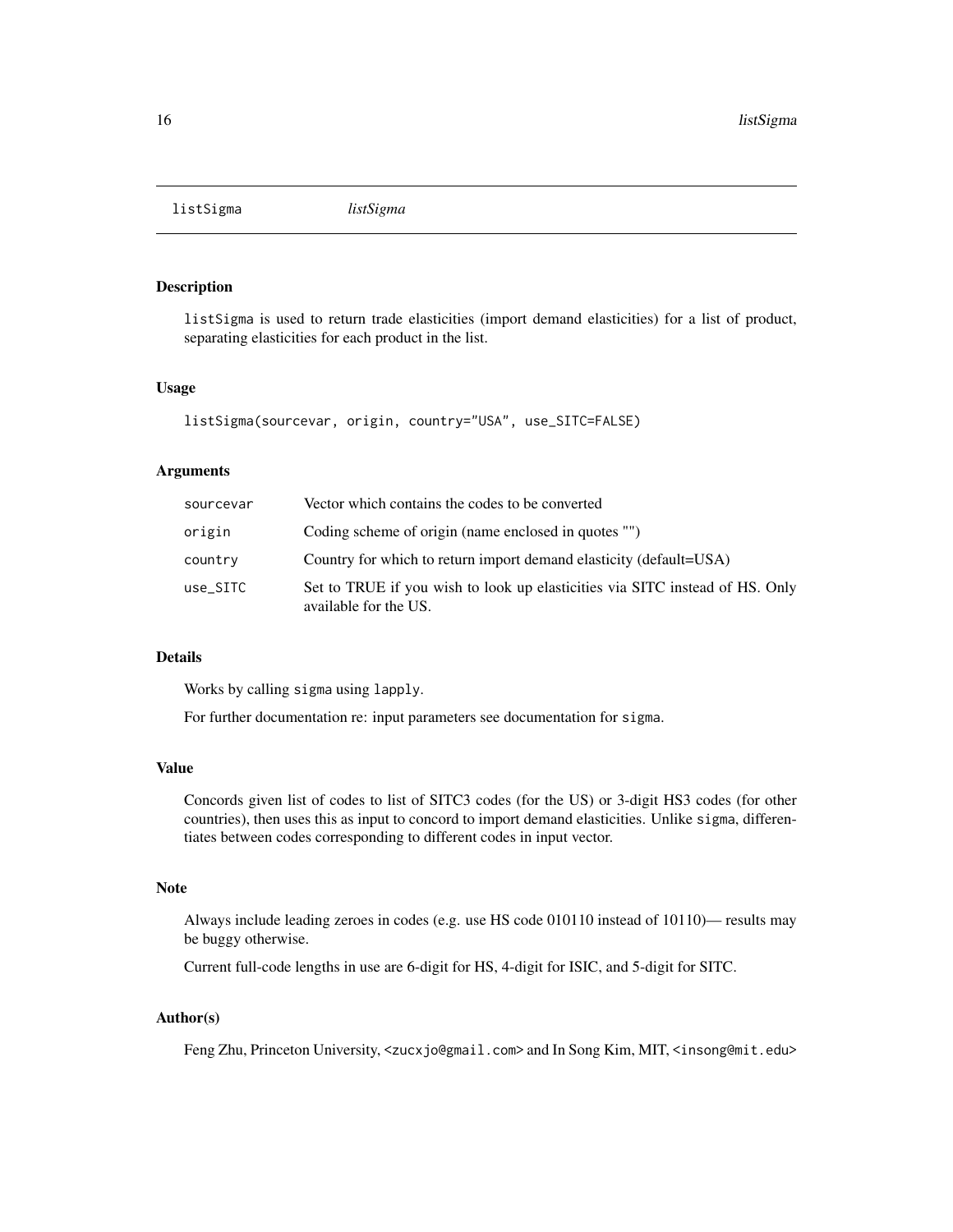# <span id="page-16-0"></span>long\_codes 17

# Examples

```
listSigma(c("100","010"), "HS", "USA")
# Returns [[1]]
# [1] 2.6 2.3 4.2 1.4 9.6 11.6 2.1 7.1 3.9 1.8 15.9 5.7 1.6 2.7 5.7
# [16] 2.0 1.7 4.4 1.5 4.4 2.0 2.7 3.4
#
# [[2]]
# [1] 1.4
```
long\_codes *List of separately concorded codes*

# Description

List containing names of codes listed in concord\_long instead of concord\_data.

# Format

List with 2 entries

proddiff *proddiff*

# Description

proddiff is used to return a measure of product differentiation for a given product.

# Usage

```
proddiff(sourcevar, origin, setting='CON', prop='')
```
# Arguments

| sourcevar | Vector which contains the codes to be converted                                                           |
|-----------|-----------------------------------------------------------------------------------------------------------|
| origin    | Coding scheme of origin (name enclosed in quotes "")                                                      |
| setting   | For Rauch classification: choose "CON" (conservative, default) or "LIB" (lib-<br>eral)                    |
| prop      | If set to 'w', 'r', or 'n', counts proportion of letter in resulting vector of Rauch<br>classifications.) |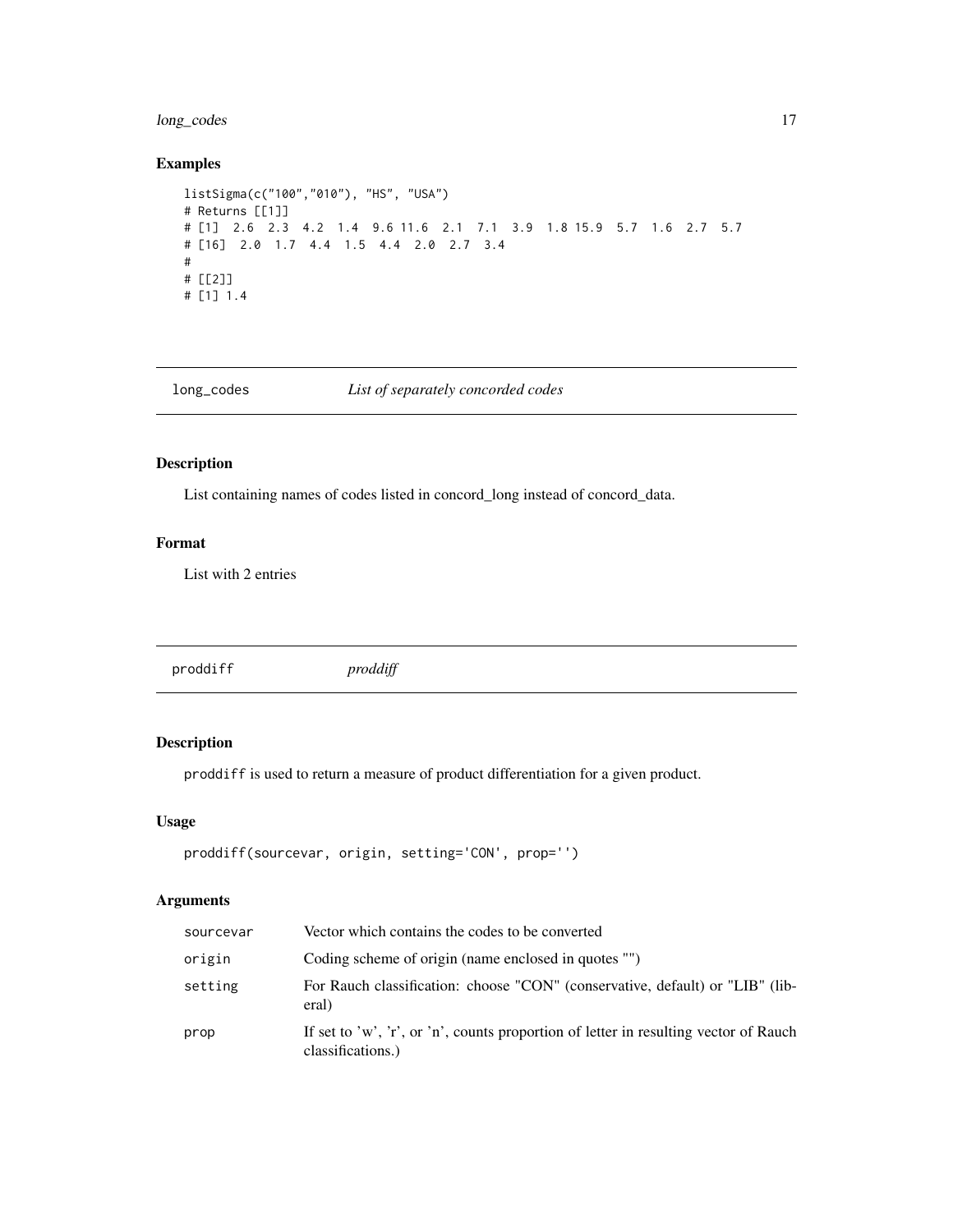#### Details

Rauch classifies each SITC Rev. 2 industry according to three possible types: differentiated products ('n'), reference priced ('r'), and homogeneous goods traded on an organized exchange ('w').

Supports the following classifications: HS, HS0, HS1, HS2, HS3, HS4, ISIC2, ISIC3, SITC1, SITC2, SITC3, SITC4, NAICS

The following strings can be used as arguments for origin: "naics", "hs" (for HS Combined), "hs0" (1988/92), "hs1" (1996), "hs2" (2002), "hs3" (2007), "hs4" (2012), "isic2", "isic3", "sitc1", "sitc2", "sitc3", "sitc4".

Also accepts aggregated (shorter) or disaggregated (longer) codes.

setting may be set to 'CON' (conservative, the default setting) or 'LIB' (liberal.)

prop may be set to 'w', 'r', or 'n', in which case the function will return the proportion of 'w', 'r', or 'n' in the resulting vector of Rauch indices (or, at the moment, NA if the proportion is zero.) If prop is not set to any of these then the function returns a table showing counts of 'w', 'r', and 'n' in the resulting vector of Rauch indices.

You may also wish to look up the getRauch function, which has similar but more specialised functionality, and may work better in some cases.

#### Value

Concords given list of codes to list of SITC2 codes, then uses this as input to concord to Rauch product differentiation indices. Does not differentiate between codes corresponding to different codes in input vector.

#### Note

Always include leading zeroes in codes (e.g. use HS code 010110 instead of 10110)— results may be buggy otherwise.

Current full-code lengths in use are 6-digit for HS, 4-digit for ISIC, and 5-digit for SITC.

#### Author(s)

Feng Zhu, Princeton University, <zucxjo@gmail.com> and

In Song Kim, MIT, <insong@mit.edu>

# References

Rauch, James E. "Networks versus markets in international trade." Journal of international Economics 48.1 (1999): 7-35.

C. Broda and D. Weinstein, "Globalization and the Gains from Variety," Quarterly Journal of Economics Volume 121, Issue 2 - May 2006

#### Examples

```
proddiff("020", "hs")
## % Returns "rauch
## % n r w
```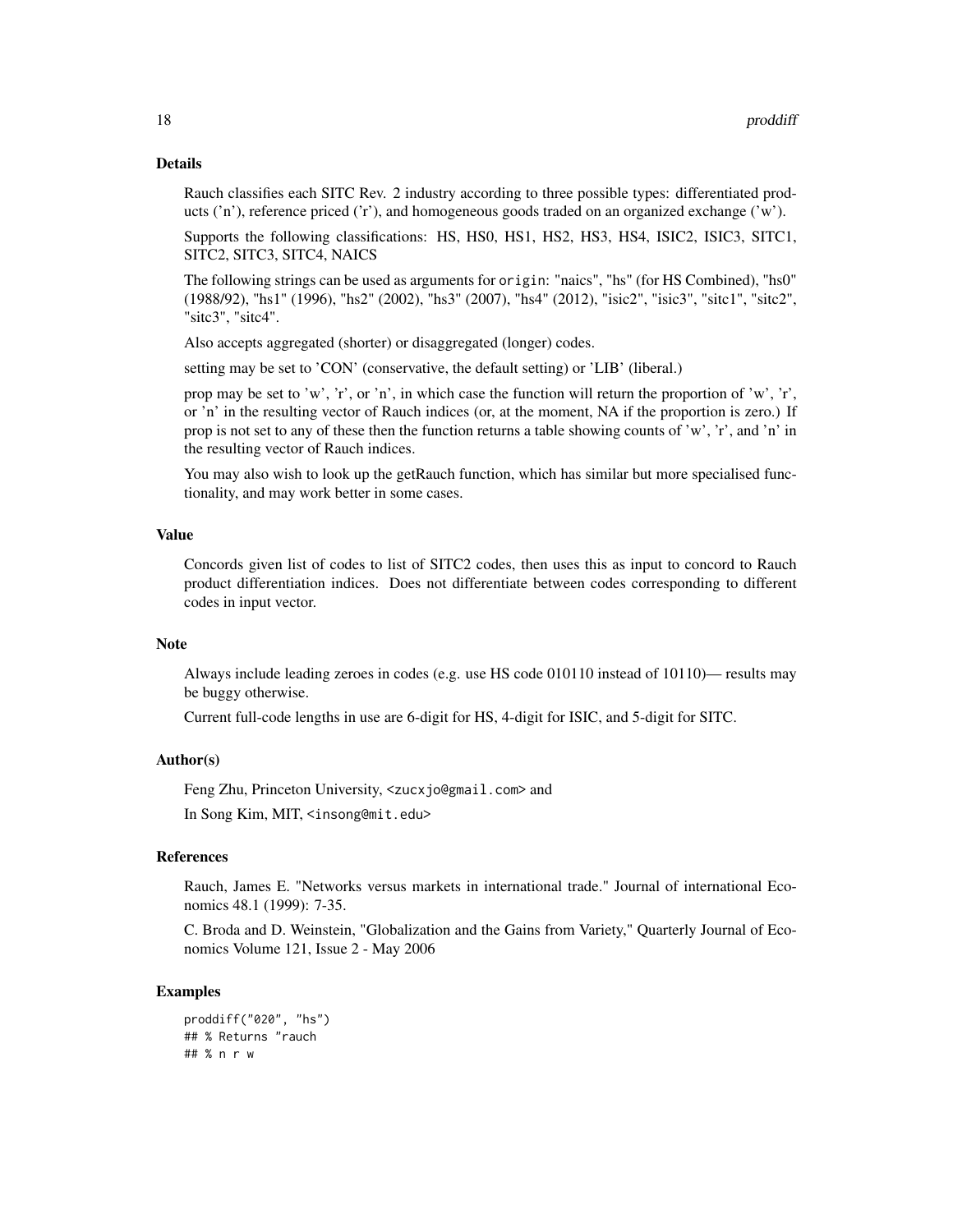#### <span id="page-18-0"></span>Rauch **19**

```
## % 1 2 3"
proddiff("020", "hs", setting="lib")
## % Returns "rauch
## % n r w
## % 1 2 3"
proddiff("020", "hs", prop='w')
## % Returns "w
## % 0.5"
proddiff("020", "hs", setting='lib', prop='r')
## % Returns "r
## % 0.3333333"
```
#### Rauch *Table of Rauch classifications*

# Description

Rauch classification look-up table using 4-digit SITC4 codes

# Usage

data("rauch")

#### Format

A data frame with 1189 observations on the following 3 variables.

- sitc4
- con
- lib

# Source

Data from Jon Haveman's International Trade Data page: http://www.macalester.edu/research/economics/PAGE/HAVEMAN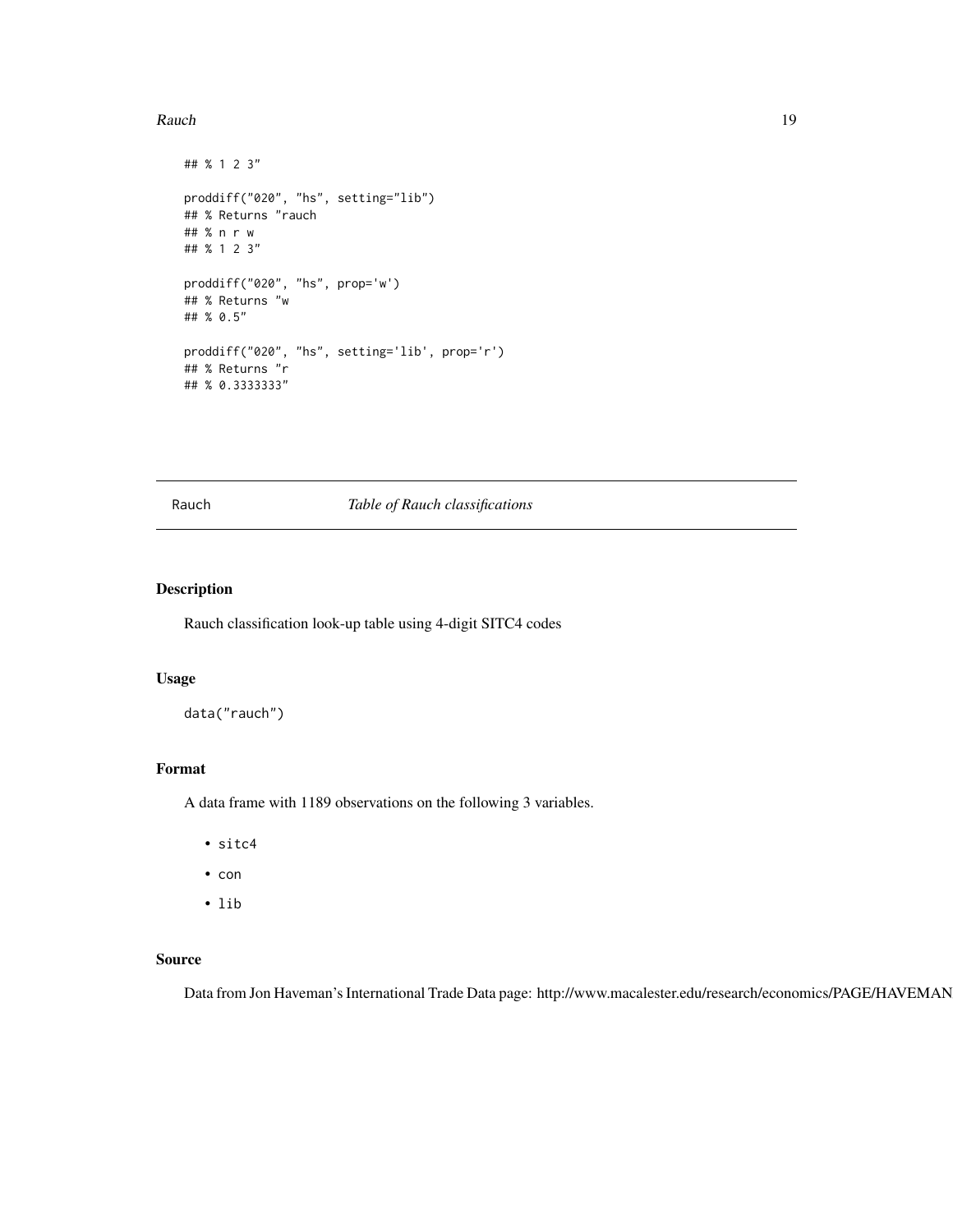<span id="page-19-0"></span>sigma *sigma*

#### Description

sigma is used to return trade elasticities (import demand elasticities) for a given product.

#### Usage

sigma(sourcevar, origin, country="USA", use\_SITC=FALSE, give\_avg=TRUE)

# Arguments

| sourcevar | Vector which contains the codes to be converted                                                                                                                                                           |
|-----------|-----------------------------------------------------------------------------------------------------------------------------------------------------------------------------------------------------------|
| origin    | Coding scheme of origin (name enclosed in quotes "")                                                                                                                                                      |
| country   | Country for which to return import demand elasticity (default=USA)                                                                                                                                        |
| use_SITC  | Set to TRUE if you wish to look up elasticities via SITC instead of HS. Only<br>available for the US.                                                                                                     |
| give_avg  | Set to FALSE if you wish to obtain a vector of output elasticities for all matching<br>codes. When set to TRUE (as by default) the output will be a simple average of<br>all elasticities in this vector. |

#### Details

Supports the following classifications: HS, HS0, HS1, HS2, HS3, HS4, ISIC2, ISIC3, SITC1, SITC2, SITC3, SITC4, NAICS

The following strings can be used as arguments for origin: "naics", "hs" (for HS Combined), "hs0" (1988/92), "hs1" (1996), "hs2" (2002), "hs3" (2007), "hs4" (2012), "isic2", "isic3", "sitc1", "sitc2", "sitc3", "sitc4".

Also accepts aggregated (shorter) or disaggregated (longer) codes.

Use ISO3 codes to specify country. Data is available for  $74$  countries (the US +  $73$  others.) For a list of available countries, load the package and type "unique(sigmatab\$iso3)".

Concords given list of codes to list of SITC3 codes (for the US) or 3-digit HS3 codes (for other countries), then uses this as input to concord to import demand elasticities. Does not differentiate between codes corresponding to different codes in input vector.

You may also wish to look up the getSigma function, which has similar but more specialised functionality, and may work better in some cases.

#### Note

Always include leading zeroes in codes (e.g. use HS code 010110 instead of 10110)— results may be buggy otherwise.

Current full-code lengths in use are 6-digit for HS, 4-digit for ISIC, and 5-digit for SITC.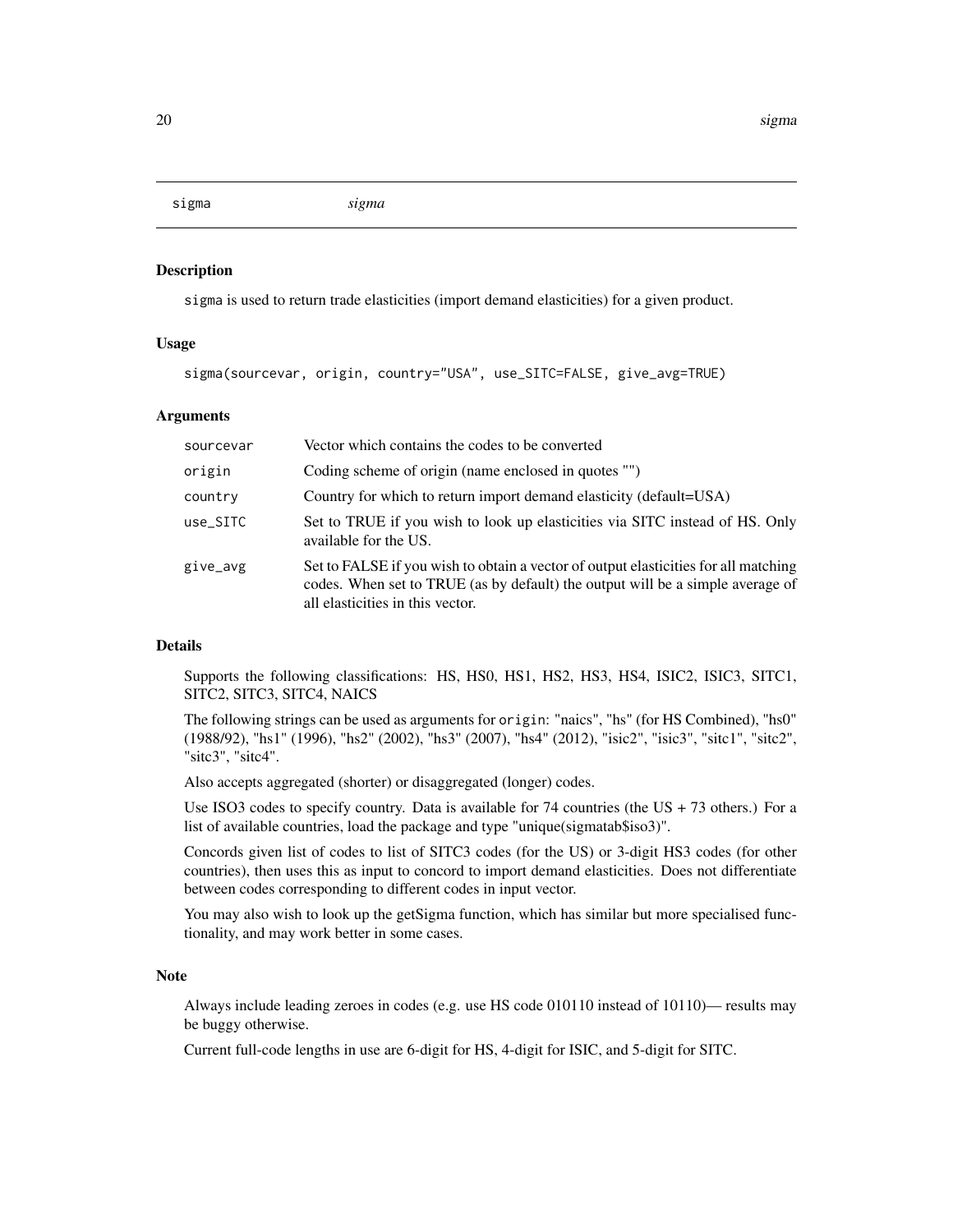#### <span id="page-20-0"></span>sigmatab 21

#### Author(s)

Feng Zhu, Princeton University, <zucxjo@gmail.com> and In Song Kim, MIT, <insong@mit.edu>

# References

C. Broda and D. Weinstein, "Globalization and the Gains from Variety," Quarterly Journal of Economics Volume 121, Issue 2 - May 2006

#### Examples

```
sigma("847", "HS")
# returns [1] 17.48601
sigma("847", "HS", "KOR")
# returns [1] 2.545708
sigma("261", "HS3", "KOR")
# returns [1] 3.071524
```
sigmatab *Table of trade elasticities*

#### Description

Trade elasticity look-up table, using HTS and SITCx codes for the US and HS codes for 73 other countries

#### Usage

data("sigmatab")

#### Format

A data frame with 44799 observations on the following 5 variables.

- iso3
- sigma
- HS3
- SITC2
- SITC3

#### Details

Uses 10-digit HS3 codes for US elasticities; also has option to use 3/4/5-digit SITC2 codes for USA 1972-1988 elasticities and 3/4/5-digit SITC3 codes for USA 1990-2001 elasticities.

Uses 3-digit HS3 codes for international elasticities.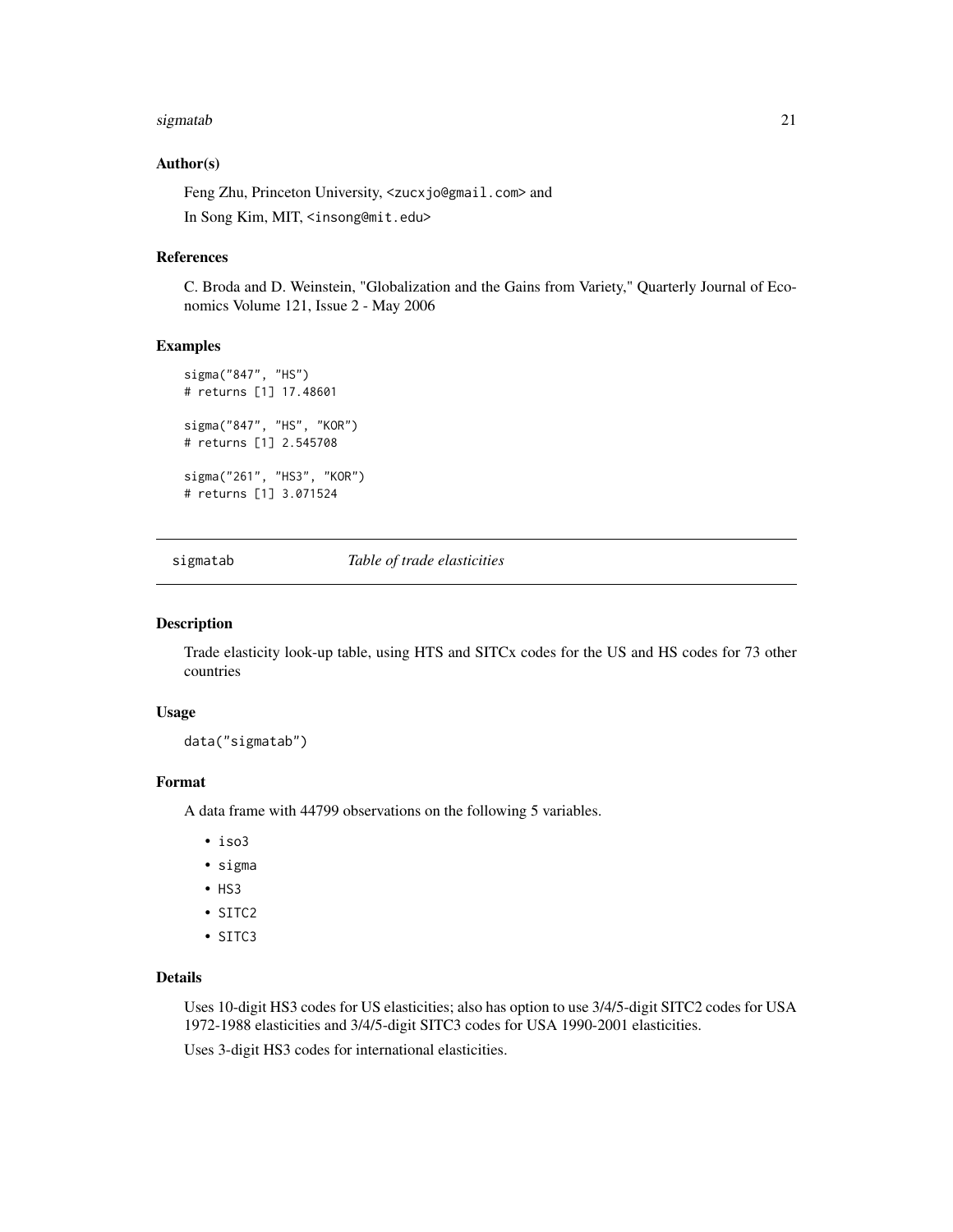# <span id="page-21-0"></span>Source

Data from Broda and Weinstein's site http://www.columbia.edu/~dew35/TradeElasticities/TradeElasticities.html

See also C. Broda and D. Weinstein, "Globalization and the Gains from Variety," Quarterly Journal of Economics Volume 121, Issue 2 - May 2006

sitc2\_rauch *Table of Rauch classifications*

### Description

Rauch classification look-up table using 4-digit SITC2 codes

# Usage

data("sitc2\_rauch")

# Format

A data frame with 1189 observations on the following 3 variables.

- SITC2
- CON
- LIB

# Source

Data from Jon Haveman's International Trade Data page: http://www.macalester.edu/research/economics/PAGE/HAVEMAN